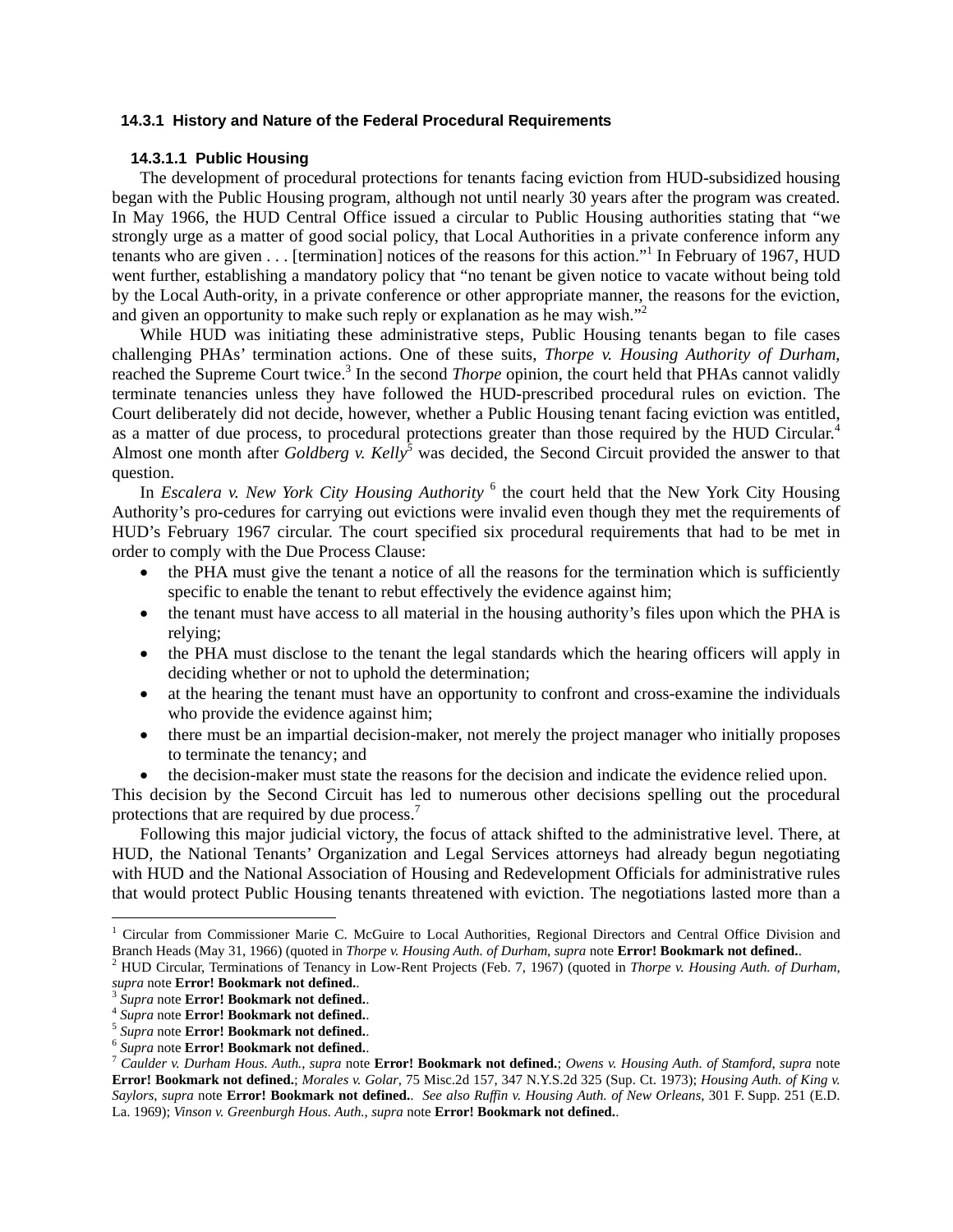year, culminating in February 1971, when HUD issued two circulars, commonly known as the model lease and grievance circulars.<sup>8</sup> The grievance procedure circular established in regulatory form the essential procedural protections for tenants facing eviction which had been recognized in *Escalera v. New York City Housing Authority*. 9

 Soon after these circulars were issued, PHAs from Omaha, Nebraska, and eight other cities filed an action in Omaha, on behalf of a nationwide class of PHAs, challenging the validity of the HUD Circulars. The National Tenants' Organization and certain individual Public Housing tenants intervened to defend the circulars. The Court of Appeals for the Eighth Circuit unanimously upheld the circulars and the United States Supreme Court denied certiorari.<sup>10</sup> On remand, the district court in Omaha entered an order requiring all housing authorities to implement the circulars and enjoining the named housing authorities from evicting any tenants without complying with the circulars' grievance procedure requirements.<sup>11</sup> While that litigation was pending, numerous other courts also sustained the validity of the circulars in the context of actions against individual housing authorities or eviction actions against individual tenants.<sup>12</sup>

 Before all the PHAs had complied with the circulars, the Public Housing tenants' influence at HUD began to wane. In June of 1973, HUD published a notice in the Federal Register indicating that it was reviewing and evaluating the HUD model lease and grievance circulars.<sup>13</sup> That review was finally completed in August of 1975, when regulations on Public Housing leases and grievance procedures were published in the Federal Register.<sup>14</sup> Those regulations are, in some details, less protective of the tenants' interests than the original circulars. They do, however, provide the basic due process protections, including, in summary:

- that the PHA must give the tenant a written notice of termination stating the reasons for the termination  $(\S 966.4(1)(3))$ ;
- that the tenant must be given an opportunity in most cases to resolve the problem at an informal conference with PHA officials (§§ 966.4(n) and 966.54);
- that the tenant must be given an opportunity in most cases for a formal grievance hearing before an impartial decision-maker (§§ 966.4(n) and 966.52);
- that the tenant must be informed of his or her rights to the informal conference and the formal grievance proceeding  $(\S 966.4(1)(3)(ii))$ ; and
- that the grievance hearing must provide the basic safeguards of due process, including discovery of relevant records and regulations, representation by counsel, the right to confront and crossexamine adverse witnesses and the right to a written decision based on the record and specifying the reasons (§§ 966.56(b) and 966.57(a)).

The struggle to preserve procedural protections for Public Housing tenants facing eviction did not end when the grievance procedure regulations were promulgated in 1975. In December of 1982, as part of a general deregulation effort by the Reagan administration, HUD proposed to modify its grievance procedure regulations by eliminating any federal regulatory obligation for PHAs to make grievance procedures available to tenants prior to evictions.15 In response to HUD's proposed regulations, Congress, in 1983, added new provisions to the United States Housing Act which required PHAs to (1) establish and

<sup>8</sup> HUD Circular, RHM 7465.8, *supra* note **Error! Reference source not found.**; HUD Circular, RHM 7465.9, *Grievance* 

*Procedures in Low-Rent Public Housing Projects* (Feb. 22, 1971 (copy on enclosed CD).<br><sup>9</sup> supra note Error! Bookmark not defined..<br><sup>10</sup> Housing Auth. of Omaha v. United States Hous. Auth., 54 F.R.D 402 (D. Neb. 1972), rev

<sup>&</sup>lt;sup>11</sup> Housing Auth. of Omaha v. United States Hous. Auth., Civ. No. 71-0-287 (D. Neb. order Mar. 12, 1973) (Clearinghouse No. 49,407).

<sup>12</sup> *Brown v. Housing Auth. of Milwaukee*, 471 F.2d 63 (7th Cir. 1972); *Glover v. Housing Auth. of Bessemer*, 444 F.2d 158 (5th Cir. 1971); *Chicago Hous. Auth. v. Harris*, *supra* note **Error! Bookmark not defined.**; *Housing Auth. of Milwaukee v. Mosby*, *supra* note **Error! Bookmark not defined.**. 13 38 Fed. Reg. 15,988 (June 19, 1973).

<sup>14 40</sup> Fed. Reg. 33,402 (Aug. 7, 1975), *as amended*, 56 Fed. Reg. 51,560 (Oct. 11, 1991), *codified at* 24 C.F.R. § 966.50-§ 966.57 (2003).

<sup>&</sup>lt;sup>15</sup> 47 Fed. Reg. 55,689 (Dec. 13, 1982) (proposed 24 C.F.R. Part 866).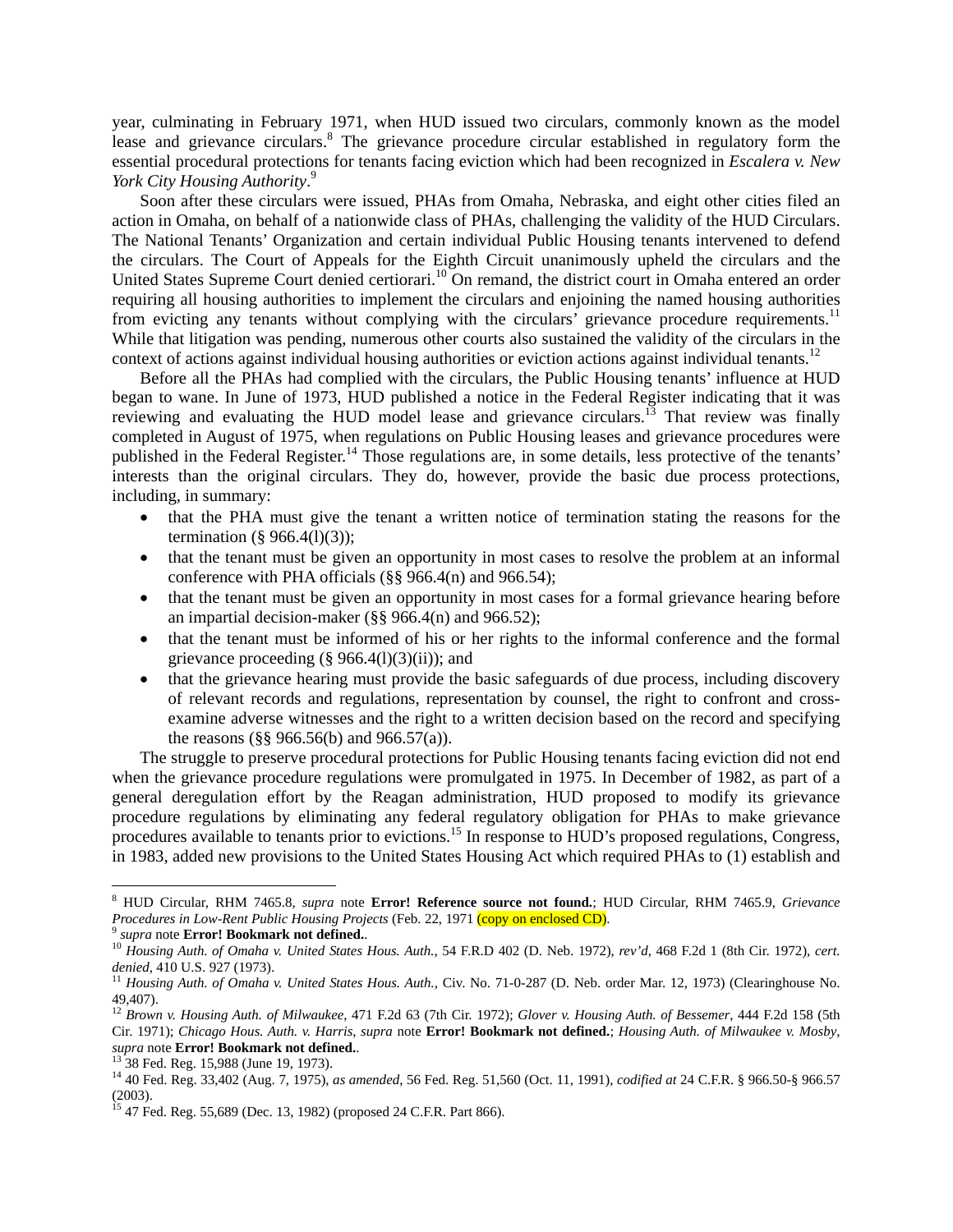implement grievance procedures and (2) utilize leases that require good cause for evictions.<sup>16</sup> However, that statutory amendment allowed a PHA to exclude all evictions from its grievance procedure if the Secretary determined that the judicial eviction process to be used by the authority would provide the tenant an opportunity to be heard in conformance with due process requirements.<sup>17</sup>

 In 1988, after a delay of nearly five years for agency rulemaking, HUD published Public Housing lease and grievance procedure regulations that would have eviscerated tenants' procedural protections in the eviction context.<sup>18</sup> However, implementation of those regulations was preliminarily enjoined in a suit brought by the National Tenants Organization,<sup>19</sup> and HUD, in response, withdrew the regulations.<sup>20</sup> Then, in 1990, Congress amended its 1983 legislation to narrow the category of evictions that can be excluded from the grievance process, before HUD had issued new regulations.<sup>21</sup> HUD then promulgated a few amendments to the regulations to implement the  $1990$  legislation.<sup>22</sup> Those amendments were not anywhere near as devastating as the ones proposed in 1982 and published in 1988.<sup>23</sup>

These regulations, as amended in  $1991<sup>24</sup>$  are the ones to which you must look when you are representing Public Housing tenants facing eviction. They apply to federally subsidized conventional Public Housing projects owned by PHAs and Section 23 leased housing where the PHA owns or leases the building and then subleases the apartment directly to the tenants.<sup>25</sup> The regulations do not apply to housing subsidized under the Section 8 program (except in those rare cases where the PHA is the Section 8 owner) or the HUD-subsidized housing programs, such as Section 221(d)(3), Section 236 and Rent Supplement. If your client lives in housing subsidized under those programs, you will have to look to the regulations governing those programs, which are discussed *infra*. You can, however, draw upon these Public Housing regulations for analogies where the regulations for the other programs are silent.

#### **14.3.3.1 Availability and Exceptions**

 *Historical Background on Exceptions to the Grievance Procedure.* This exception for evictions involving criminal activity was preceded by an earlier regulatory exception for evictions of a tenant who creates or maintains a threat to the health or safety of other tenants or PHA employees.<sup>26</sup> Several principles from that era may still be useful to defending evictions where grievance procedures are not provided under the current law. For example, some courts concluded that there was not a sufficient threat to health and safety if there were long lapses of time between the PHA's first becoming aware of the alleged conduct and its eventual decision to evict.<sup>27</sup> In addition, this health and safety exception was

<sup>&</sup>lt;sup>16</sup> 42 U.S.C.A. §§ 1437d(k) and (*l*) (West 2003).

<sup>&</sup>lt;sup>17</sup> Pub. L. No. 98-181, § 204, 97 Stat. 1153, 1178 (1983).

<sup>18 53</sup> Fed. Reg. 33,216 (Aug. 30, 1988).

<sup>19</sup> *National Tenants Org. v. Pierce*, *supra* note **Error! Bookmark not defined.**. 20 54 Fed. Reg. 6,886 (Feb. 15, 1989).

<sup>21 42</sup> U.S.C.A. §§ 1437d(k) and (*l*) (West 2003), *as amended by* Pub. L. No. 101-625, § 503, 104 Stat. 4079, 4184 (1990). The exclusion from the grievance procedure now covers evictions for drug-related and certain criminal activity. See § 14.3.3.1, infra.<br><sup>22</sup> 56 Fed. Reg. 51,560-80 (Oct. 11, 1991), previously proposed at 56 Fed. Reg. 6,248 (Feb Part 966 (2003).

 $^{23}$  In 1990, HUD attempted to find another avenue for avoiding procedural protections when trying to evict alleged drug dealers from Public Housing, namely, the federal forfeiture laws. The courts, however, barred HUD from evicting tenants under those laws without prior notice and an opportunity to be heard. *United States v. Leasehold Interest in 121 Nostrand Ave*., *supra* note **Error! Bookmark not defined.**; *Richmond Tenants Org. v. Kemp*, 753 F. Supp. 607 (E.D. Va. 1990), *aff'd*, 956 F.2d 1300 (4th Cir. 1992).

<sup>&</sup>lt;sup>24</sup> 24 C.F.R. § 966.50-§ 966.57 (2003).<br><sup>25</sup> *Id.* § 966.1.

<sup>&</sup>lt;sup>26</sup> Former 24 C.F.R. § 866.51(a), 40 Fed. Reg. 33,406, 33,407 (Aug. 7, 1975); *Housing Auth. of Lincoln v. Wolfe*, 212 Neb. 657, 324 N.W.2d 891 (1982).

<sup>&</sup>lt;sup>27</sup> See Palacios v. Block, No. C-81-462-JLQ (E.D. Wash. order entered Apr. 21, 1983) (Clearinghouse No. 49,412) (FmHA case);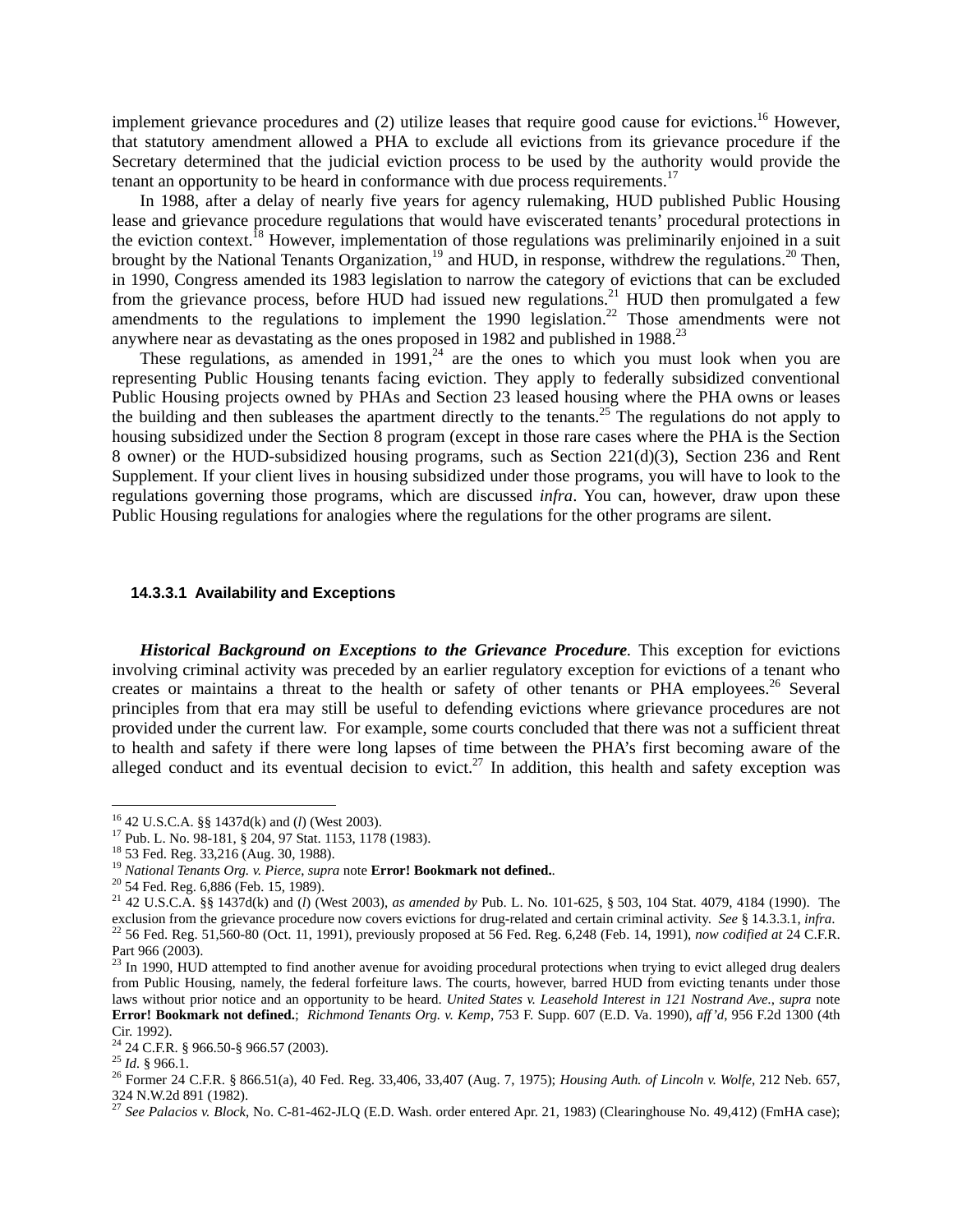available only if the state court eviction procedures met HUD's then-applicable definition of due process.<sup>28</sup> Several courts enjoined PHAs from using the health and safety exception when the state eviction procedures did not meet HUD's then-applicable definition.<sup>29</sup> Courts also prohibited PHAs from using the exception if they had not put a specific provision in their grievance procedure authorizing the PHA to skip the hearing in health and safety cases.<sup>3</sup>

In 1983, Congress required each PHA to adopt and implement a grievance procedure, but allowed them to exclude any evictions from the grievance procedure if HUD determined that the tenant would receive a due process hearing in state court.<sup>31</sup> Because that statute, unlike the earlier HUD regulations, required HUD to make a due process determination before the PHA could bypass the grievance process, courts held that PHAs could not use the old health and safety exception to skip the grievance process in the absence of a HUD determination.<sup>32</sup> HUD eventually did make due process determinations, but could not approve the ordinary eviction procedures in many states since they do not allow discovery and HUD's definition of due process at that time required discovery to be available (since superceded by statute requiring PHA to provide discovery). Although some of HUD's determinations were set aside by the courts or withdrawn by  $HUD$ ,<sup>33</sup> most general attacks on the HUD determinations failed.<sup>34</sup>

 In 1994, however, one systemic challenge to HUD's due process determinations was successful. In *Yesler Terrace Community Council v. Cisneros*, 35 the Ninth Circuit ruled that, under HUD's own rulemaking regulations, HUD could not make due process determinations without first notifying affected tenants and providing them an opportunity to comment. In response, HUD first issued a memorandum to all PHAs within the jurisdiction of the Ninth Circuit, informing them that until further notice they would not be able to rely upon HUD's due process determinations for their states, because of the *Yesler Terrace* decision.<sup>36</sup> Then, HUD amended its rulemaking regulations to clarify that HUD's due process determinations do not require notice and comment rulemaking and that HUD does not interpret the 1990

*Housing Auth. of Fresno v. Webster*, No. 93585-8 (Cal. Mun. Ct., Fresno, Jan. 15, 1985) (Clearinghouse No. 43,182) (PHA could not claim health and safety exemption because of delay in filing suit). *Cf. Housing Auth. of DeKalb Cnty. v. Pyrtle*, *supra* note **Error! Bookmark not defined.** (repeated incidents of intoxication and irresponsible use of kitchen facilities not sufficient threat). *But see Housing Auth. of Hartford v. McKenzie*, *supra* note **Error! Bookmark not defined.** (upholding PHA's eviction of tenant without grievance hearing because dog ate her own puppies and poor housekeeping, despite 18-month delay by PHA).<br><sup>28</sup> Former 24 C.F.R. § 866.53(c), 40 Fed. Reg. 33,406, 33,407 (Aug. 7, 1975).<br><sup>29</sup> King v. Housing A

T-10 (M.D. Fla. May 17, 1985), 19 CLEARINGHOUSE REV. 527 (No. 39,432, Aug./Sept. 1985) (TRO issued on basis of *King*; tenant entitled to hearing if discovery not required by state law); *Davis v. Housing Auth. of Newport*, *supra* note **Error! Bookmark not defined.** (PHA must use grievance procedure for all evictions per *King*; separate consent decree requires notice to inform tenant of right to grievance procedure); *Lacy v. Housing Auth. of Baltimore City*, No. 84-2431 HAR (D. Md. consent decree entered Aug. 13, 1984) (bars use of health and safety exemption because discovery unavailable); *Oklahoma City Hous. Auth. v. Harris*, *supra* note **Error! Bookmark not defined.** (same holding). 30 *Buczko v. Lucas Metro. Hous. Auth.*, No. C-78-26 (N.D. Ohio Mar. 7, 1978), 11 CLEARINGHOUSE REV. 1013 (No. 23,372,

Apr. 1978).<br><sup>31</sup> Former 42 U.S.C.A. § 1437d(k), *as added by* Pub. L. No. 98-181, § 204, 97 Stat. 1153, 1178 (1983).

<sup>&</sup>lt;sup>32</sup> Skinner v. Boston Hous. Auth., 690 F. Supp. 109 (D. Mass. 1988), subsequent decision on attorney's fees reversed, 873 F.2d 1433 (1st Cir. 1989) (Table); Chicago Hous. Auth. v. Thomas, No. 88 MI 231788 (Ill. Cir. Ct. 1

<sup>33</sup> Simmons v. Kemp, 751 F. Supp. 815 (D. Minn. 1990) (setting aside HUD determination for Minnesota because tenants had no discovery rights); *Housing Auth. of Jersey City v. Jackson*, 749 F. Supp. 622 (D.N.J. 1990) (setting aside HUD determination for New Jersey because tenants had no discovery rights); *Lopez v. Nogales Hous. Auth.*, No. CIV 89-182-TUC-WDB (D. Ariz. Mar. 2, 1990), 24 CLEARINGHOUSE REV. 1167 (No. 46,166, Feb. 1991) (HUD withdrew due process determination for Arizona after tenants filed judicial challenge). 34 *National Tenants Org. v. Kemp*, *supra* note **Error! Bookmark not defined.**; *Riverside Tenants Ass'n v. Kemp*, No. N-89-

<sup>545(</sup>WWE) (D. Conn. complaint filed May 18, 1990) 24 CLEARINGHOUSE REV. 1167 (No. 46,137, Feb. 1991) (preliminary injunction denied); *Ruffin v. Kemp*, No. 90 C 2065 (N.D. Ill. complaint dismissed as moot July 7, 1992) (Clearing-house No. 45,788).

<sup>35</sup> *Yesler Terrace Cmty. Council v. Cisneros*, 37 F.3d 442 (9th Cir. 1994), *rev'g sub nom. Yesler Terrace Cmty. Council v. Kemp*, No. C 92-535 (W.D. Wash. June 2, 1992) (Clearinghouse No. 48,081).

<sup>36</sup> Memorandum from Joseph Shuldiner, Ass't Sec'y for Public and Indian Housing to State Coordinators for Arizona, Washington, Montana, Idaho, Oregon and California, Re: *Public Housing Due Process Determination -- Effect of Court Decision* (Nov. 14, 1994). *See* 60 Fed. Reg. 27,059 (May 22, 1995).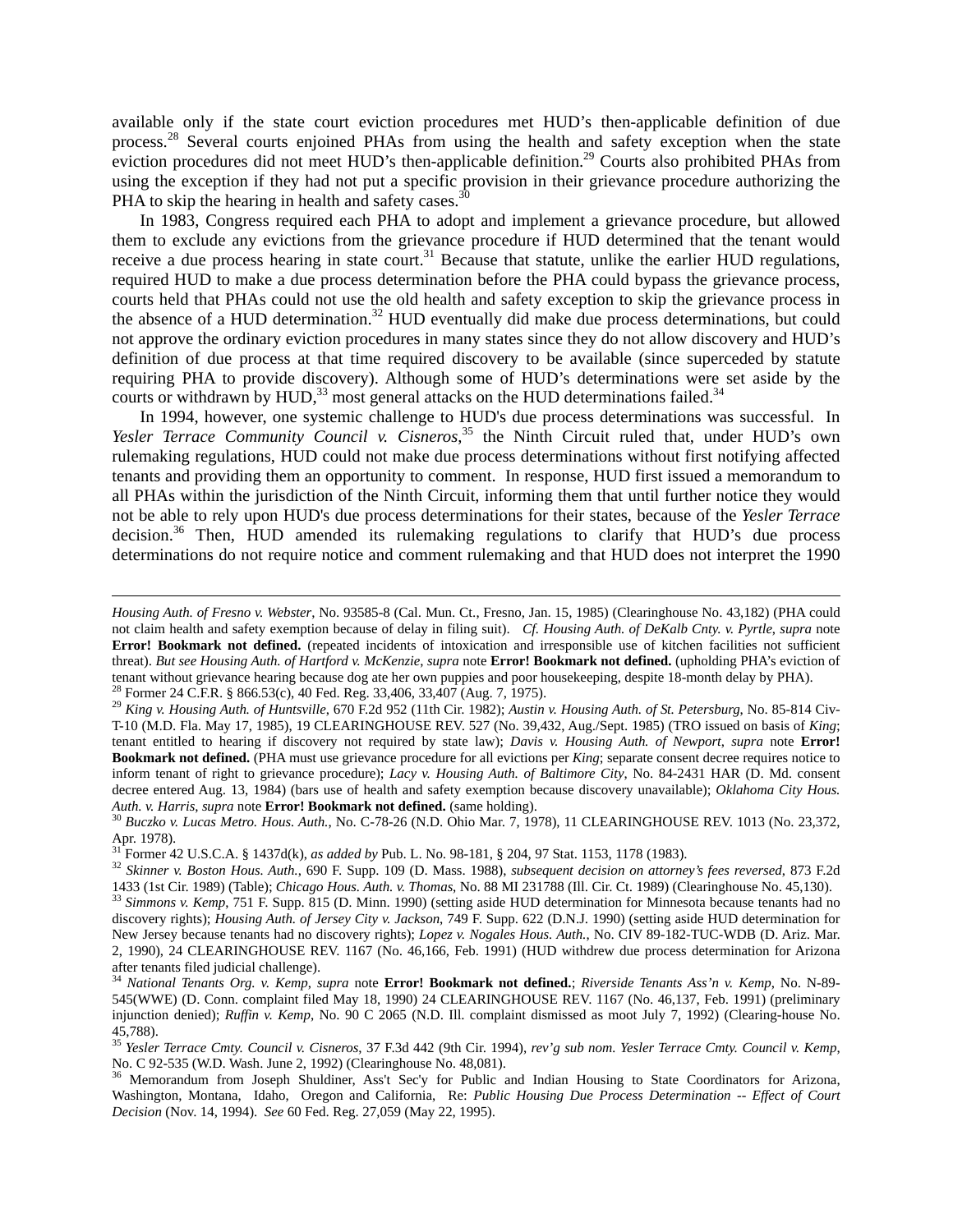statute on excluding evictions from the grievance procedure as requiring such rulemaking. $37$  Thus, challenges to HUD's due process determinations based upon the *Yesler Terrace* rulemaking theory are unlikely to succeed.

HUD also required itself to publish in the Federal Register a notice listing the specific judicial eviction procedures for which HUD has issued a due process determination and to make publicly available the legal analysis underlying each determination.<sup>38</sup> HUD published a basic list of its determinations in the Federal Register at 61 Fed. Reg. 13,276 (March 21, 1996) and subsequently updated it with new determinations.<sup>39</sup> The determinations themselves are available on HUDCLIPS in the legal opinions database, which can be browsed or searched.<sup>40</sup>

 In the interim, Congress revisited the issue and in 1990 narrowed the statute to allow PHAs to skip the grievance process only if the eviction involved criminal activity that is drug-related or activity threatening others.<sup>41</sup> In addition, Congress broadened the applicable definition of due process to exclude any requirement that the state courts allow discovery, thereby enabling HUD to approve some eviction procedure in most states.42 At the same time, however, Congress required PHAs as a matter of federal law to provide access to documents before any grievance hearings and eviction trials.<sup>43</sup>

 Congress revisited the issue yet again in 1998. For the most part Congress did not change the grievance procedure, but it made clear that PHAs could also exclude from the grievance procedure eviction cases involving violent criminal activity or activity resulting in a felony conviction.<sup>44</sup> Given the previous exclusions remaining in the statute, these changes were not that significant since such conduct would almost always already have been covered by the exclusion for "threat to health or safety" evictions.

In light of the changes enacted by Congress, PHAs in New York and Baltimore sought and obtained modifications to earlier consent decrees under which the PHA had agreed to provide tenants with administrative grievance hearings prior to the start of eviction proceedings.<sup>45</sup> However, in a more recent case, one court refused to allow the Philadelphia Housing Authority to modify its grievance procedure.<sup>46</sup>

#### **13.2.1 Historical Overview and Purpose**

Until the late 1960s, Public Housing residents possessed virtually no rights beyond those afforded by the common law. Moreover, Public Housing residents often had fewer rights than residents leasing on the private market. Public Housing leases often imposed up to five times the number of restrictions contained in private leases and these restrictive terms were strictly enforced. $47$  In this environment, there were no uniform procedures to resolve disputes between PHAs and residents. Residents who were the subject of arbitrary and discriminatory practices had no administrative means to redress their complaints. Any

 $37$  24 C.F.R. §§ 10.3(c) and 966.51(a) (2003), 61 Fed. Reg. 13,273 (Mar. 26, 1996).

 $38$  24 C.F.R. § 966.51(a)(2)(iii) (2003).

<sup>39 61</sup> Fed. Reg. 47,953 (Sept. 11, 1996) (Connecticut, Massachusetts and Mississippi); 62 Fed. Reg. 45,434 (Aug. 27, 1997) (North Carolina and Louisiana).<br><sup>40</sup> HUDCLIPS can be reached at <http:\\www.hudclips.org>. Go from there into the Library to find the legal opinions database.

<sup>&</sup>lt;sup>41</sup> Pub. L. No. 101-625, § 503, 104 Stat. 4079, 4184 (1990), codified at 42 U.S.C.A. § 1437d(k)(3) (West 2003). Housing Auth. *of Elgin v. Ellis*, 168 Ill. Dec. 52, 226 Ill. App. 3d 124, 589 N.E.2d 166 (1992) (PHA could not exclude eviction for nonpayment of rent from grievance procedure after Nov. 28, 1990).<br><sup>42</sup> Id.

<sup>&</sup>lt;sup>43</sup> Pub. L. No. 101-625, § 503, 104 Stat. 4079, 4184 (1990), *codified at* 42 U.S.C.A. §§ 1437d(k)(3) and (*l*)(7) (West 2003).<br><sup>44</sup> Pub. L. No. 105-276, § 575(a), 112 Stat. 2518, 2634 (1998), *codified at* 42 U.S.C.A. §

**Error! Bookmark not defined.**, 924 F.Supp. 1323.<br><sup>46</sup> Brown v. Philadelphia Hous. Auth., 237 F. Supp.2d 567 (E.D. Pa. 2002).<br><sup>47</sup> Dunham and Grundstein, *Impact of a Confusion of Social Objectives on Public Housing: A Pre* 

MARRIAGE & FAM. LIVING 103, 109 (1955). *See also* Note, *Public Landlords and Private Tenants: The Eviction of "Undesirables" From Public Housing*, 77 YALE L.J. 988, 992 (1968).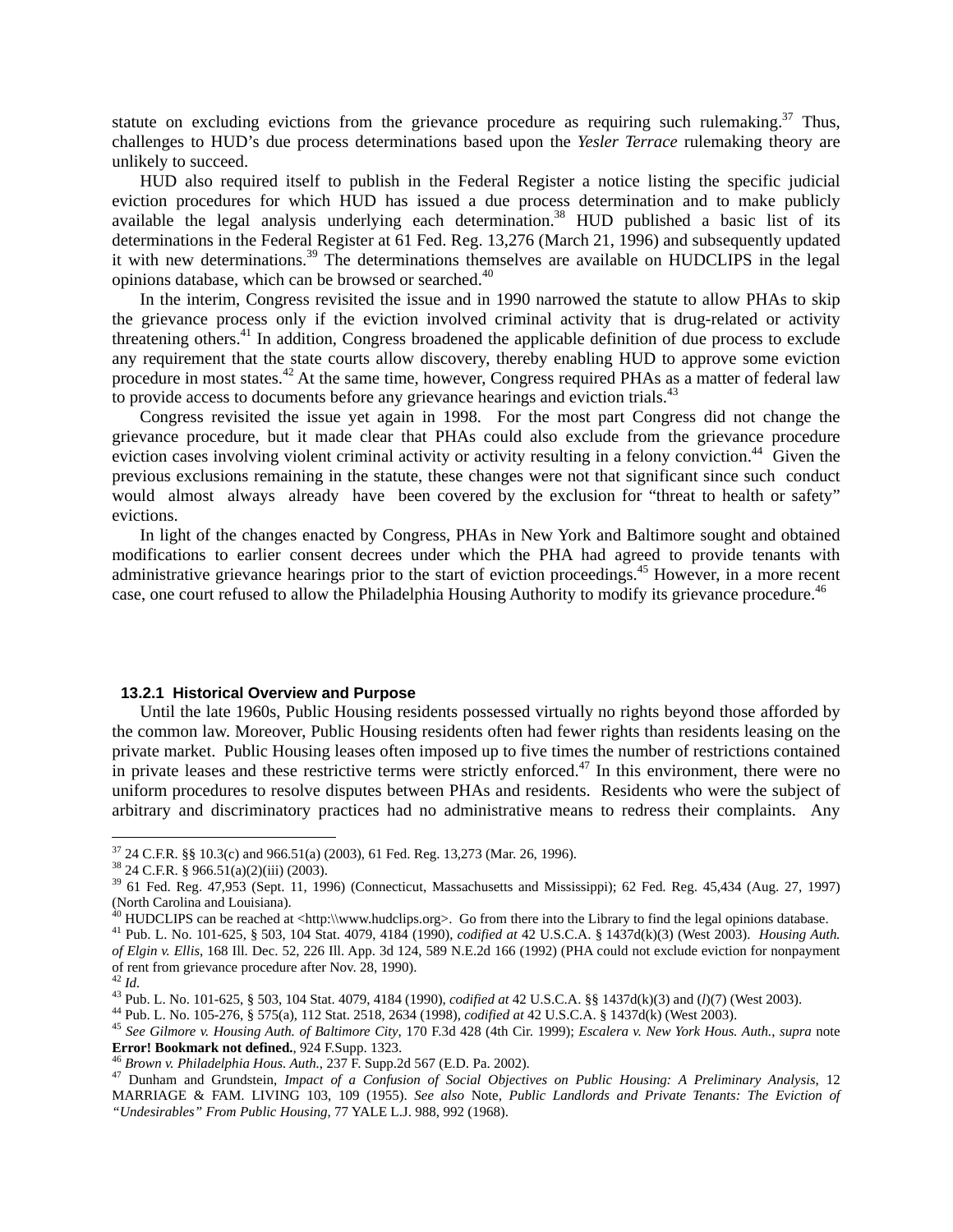challenge to an arbitrary action could precipitate an eviction action.

The Public Housing grievance process grew out of efforts in the late 1960s to curb arbitrary lease terminations and evictions. These advocacy efforts were primarily directed toward extending procedural due process to affected Public Housing residents.<sup>48</sup> As a result, two leading housing cases, *Thorpe v. Housing Authority of Durham<sup>49</sup>* and *Escalera v. New York City Housing Authority,50* took the *Goldberg v. Kelly<sup>51</sup>* due process requirements that had been won in the welfare arena and applied them to Public Housing evictions.

In 1971, in response to those early decisions, HUD issued directives, which were called circulars, establishing a lease and grievance procedure. PHAs were required to follow the provisions of each before terminating a tenancy and tenants could use the grievance procedure to address their complaints.<sup>52</sup> Widespread opposition by PHAs to those mandatory circulars resulted in a concentrated, but unsuccessful, assault on HUD's authority to issue them.<sup>53</sup> Four years later, the circular provisions, with some modifications, were published in the Federal Register.<sup>54</sup> In 1983, Congress finally passed legislation requiring PHAs to provide grievance procedures, except in certain eviction disputes.<sup>55</sup>

 The battle surrounding the lease and grievance procedures continued. During the 1980's, HUD changed direction and mounted substantial attempts to severely limit the scope and elements of the grievance procedures.<sup>56</sup> HUD's efforts to eliminate the grievance protections were met with strenuous objections from both Congress and residents. Fortunately, the proposals were withdrawn before being finalized.<sup>57</sup> HUD later developed a new strategy to avoid the grievance process by permitting PHAs to

<sup>48</sup> *See generally id.*, and Note, *Nonfinancial Eligibility and Eviction Standards in Public Housing — The Problem Family in the Great Society*, 53 CORNELL L. REV. 1122 (1968). 49 386 U.S. 670 (1967), *vacated and remanded*, 393 U.S. 268 (1969) (Public Housing tenant could not be evicted without notice

of reasons and opportunity to reply in administrative proceeding); **Error! Main Document Only.***Thorpe v. Housing Auth. of*  Durham, 386 U.S. 670 (1967), subsequent opinion, 393 U.S. 268 (1969).<br><sup>50</sup> 425 F.2d 853 (2d Cir. 1970), cert. denied, 400 U.S. 853 (1970). See also Caulder v. Durham Hous. Auth., 433 F.2d 998 (4th

Cir. 1970), *cert. denied*, 401 U.S. 1003 (1971); **Error! Main Document Only.***Owens v. Housing Auth. of Stamford*, 394 F. Supp. 1267 (D. Conn. 1975).

 $51$  397 U.S. 254 (1970).

<sup>52</sup> HUD, Circular RHM 7465.8, *Requirements and Recom-mendations to Be Reflected in Tenant Dwelling Leases for Low-Rent Public Housing Projects* (Feb. 22, 1971) (copy on enclosed CD); HUD, Circular RHM 7465.9, *Grievance Procedures in Low-*Rent Public Housing Projects (Feb. 22, 1971) (providing a model grievance procedure) (copy on enclosed CD).<br><sup>53</sup> See Housing Auth. of Omaha v. United States Hous. Auth., supra note **Error! Bookmark not defined.** (sustainin

of the 1971 circulars). *See also*, *e.g.*, *Glover v. Housing Auth. of Bessemer*, 444 F.2d 158 (5th Cir. 1971) (giving circulars retroactive effect to live controversies); *Brown v. Housing Auth. of Milwaukee*, 471 F.2d 63 (7th Cir. 1972) (giving circulars retroactive effect to live controversies); *Braxton v. Poughkeepsie Hous. Auth.*, 382 F. Supp. 992 (S.D.N.Y. 1974) (rejecting argument that circulars would create administrative morass).

<sup>54 40</sup> Fed. Reg. 33,406 (Aug. 7, 1975) (former 24 C.F.R. § 866.50).

<sup>55</sup> Pub. L. No. 98-181, § 204, 97 Stat. 1183, 1185 (1983), *codified at* 42 U.S.C.A. § 1437d(k) (West 2003), *as amended by* Pub. L. No. 101-625, § 503, 104 Stat. 4079, 4184 (Nov. 28, 1990) (allowing "expedited grievance procedure" or none upon due process determination in drug-related criminal activity eviction cases) and Quality Housing and Work Responsibility Act (QHWRA), Pub. L. No. 105-276, § 575, 112 Stat. 2539, 2634 (1998). QHWRA expanded the exception to the mandatory grievance procedures to include tenants involved in "violent" criminal activity and "any activity resulting in a felony conviction." Id.<br><sup>56</sup> See 47 Fed. Reg. 55,689 (Dec. 13, 1982) (proposal to eliminate, among other things, requir

hearing for tenant upon any termination of tenancy); 53 Fed. Reg. 33,216 (Aug. 30, 1988) (final regulations substantially amending required lease provisions and limiting availability of administrative grievance procedure for tenants). *See also Samuels v. District of Columbia*, *supra* note **Error! Bookmark not defined.**, 770 F.2d at 189-191, for discussion of the administrative

<sup>&</sup>lt;sup>57</sup> See National Tenants Org. v. Pierce, No. 88-3134, 1989 U.S. Dist. LEXIS 18348 (D.D.C. Jan. 25, 1989) (preliminarily enjoining HUD imple-mentation of lease and grievance regulations published at 53 Fed. Reg. 33,216 (Aug. 30, 1988)) (Clearinghouse No. 43,958), *add'l preliminary injunction denied sub nom. National Tenants Org. v. Kemp*, No. 88-3134/TPJ, 1989 U.S. Dist. LEXIS 18387 (D.D.C. June 20, 1989), *injunction pending appeal denied*, No. 89-5175, 1989 U.S. App. LEXIS 20676 (D.C. Cir. July 7, 1989) (Clearinghouse No. 43,958); HUD Notice, 54 Fed. Reg. 6,886 (Feb. 15, 1989) (withdrawing the 1988 regulations); *Public Housing Lease and Grievance Procedure,* 56 Fed. Reg. 6,248 (Feb. 14, 1991) (discussing proposed rules regarding administrative hearing requirements); *Public Housing Lease and Grievance Procedure,* 56 Fed. Reg. 51,560 (Oct. 11, 1991) (*codified at* 24 C.F.R. Part 966, as amended) (announcing and discussing the then-final rule regarding PHA grievance procedures).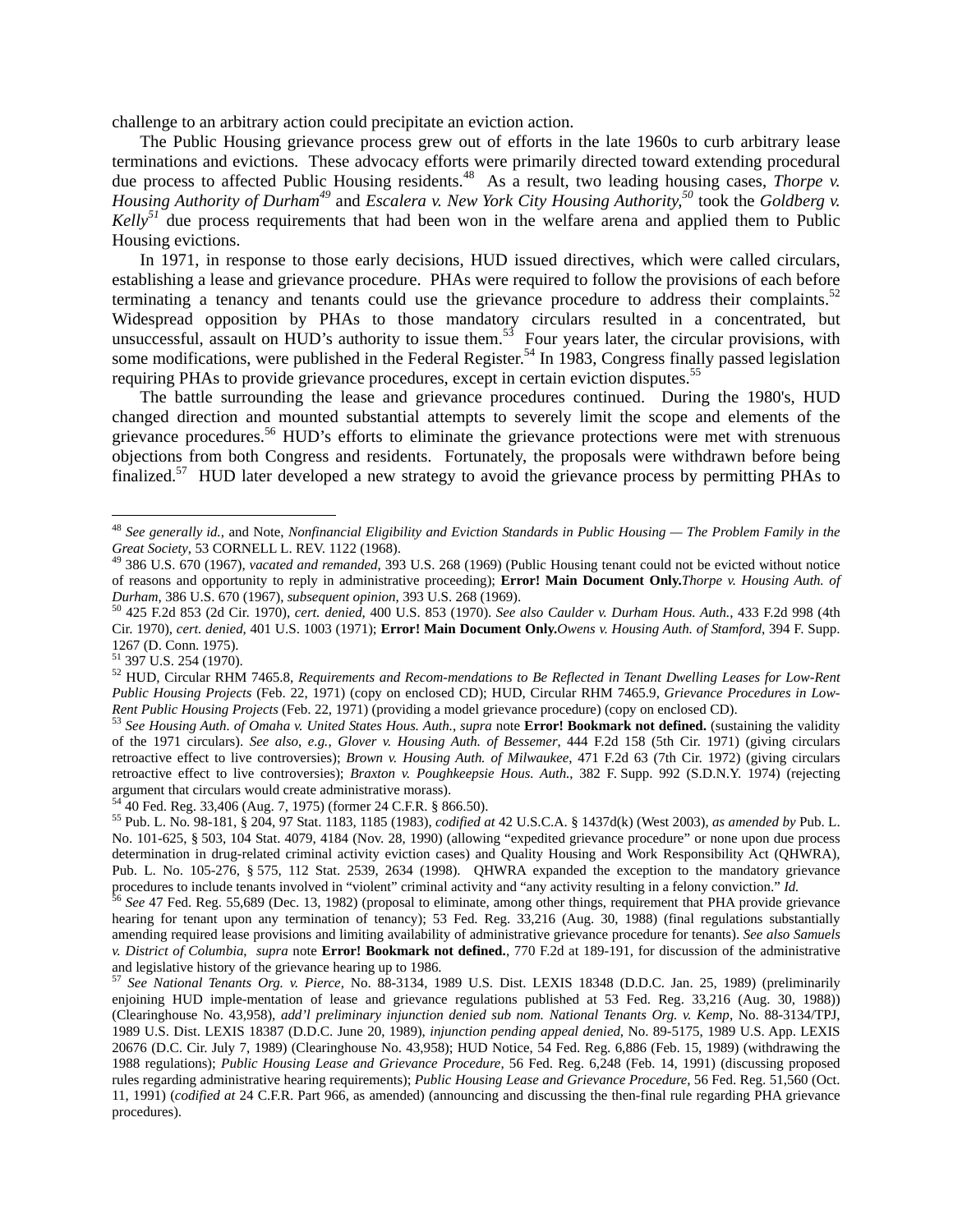completely bypass the judicial eviction process and immediately evict residents by using the federal civil forfeiture statute.<sup>58</sup> The courts, however, took the position that HUD could not evict tenants without providing the most basic of due process requirements: adequate notice and a hearing.<sup>59</sup>

Unfortunately in the eviction context, the statutory amendments thereafter weakened the original due process requirements afforded residents. As a result, current statutory law permits PHAs to provide limited due process with "expedited" grievance procedures — or in certain cases, no grievance procedure at all — if the grievance concerns an eviction or termination of tenancy involving any activity that threatens the health, safety, or right to peaceful enjoyment of the premises of other residents (or PHA employees), or any violent or drug-related criminal activity on or near the premises, or any activity resulting in a felony conviction.<sup>60</sup> These statutory changes did not affect residents' rights to grieve PHA action or inaction in other contexts. Thus, the grievance process remains an important advocacy tool for both residents and housing advocates.

# **13.2.2.1 The "Criminal Activity" Exception**

Over the past decade, Congress amended the governing statute that specified which evictions can be excluded from the Public Housing grievance procedure. The first change allows the exclusion of evictions involving drug-related criminal activity (even if the activity is not "near" the public housing premises).<sup>61</sup> The same 1996 amendment allowed the exclusion of evictions involving threats to the health or safety of other tenants or PHA employees even if those threats are not criminal in nature.<sup>62</sup> HUD implemented those changes by Notice, advising PHAs that it was not necessary to wait for regulatory changes to implement the statute. $63$ 

 Congress again expanded the types of evictions excludable from the grievance procedure through the Quality Housing and Work Responsibility Act of 1998 (QHWRA).<sup>64</sup> When HUD issued its final regulations addressing the revised statutory exceptions in May 2001,<sup>65</sup> it sought to incorporate provisions relating to both the 1996 and 1998 housing acts. Accordingly, the regulations currently provide PHAs with the discretion to exclude an eviction from its grievance procedure that involves any violent or drugrelated criminal activity on *or off* the premises, or any other criminal activity that threatens the health, safety or right to peaceful enjoyment of the premises by other residents or PHA employees.<sup>66</sup> The PHA may also exclude evictions from its grievance process that are based on any type of criminal activity that results in a felony conviction of a household member.<sup>67</sup> However, the regulations are narrower than the statute: they do not allow bypass of the grievance procedure for evictions posing a threat to health and safety where the offending activity is not criminal in nature. For a discussion of criminal activity and the

 $58$  21 U.S.C.A. § 881(a)(7) (West Supp. 2001). The new strategy, called the National Public Housing Asset Forfeiture Project, was announced by HUD Secretary Kemp in a speech delivered on May 15, 1990. The effort was also directed toward lawyers who might possibly represent the evicted residents. *See* Letter from Secretary Jack Kemp to George W. Wittgraf, Chairman, Legal Services Corporation (May 20, 1990) (copy on enclosed CD).

<sup>59</sup> *Richmond Tenants Org., Inc. v. Kemp*, 753 F. Supp. 607, 609-10 (E.D. Va. 1990), *aff'd*, 956 F.2d 1300 (4th Cir. 1992) (except in exigent circumstances, Public Housing tenants are entitled to notice and an opportunity to be heard before eviction for suspected drug activity under Civil Forfeiture Act). For an alarmist's claim that the courts exceeded their authority by providing residents' due process rights which, in turn, resulted in the demise of Public Housing, *see* R.M. Smyers, *High Noon in Public Housing: The Showdown Between Due Process Rights and Good Management Practices in the War on Drugs and Crime*, 30

URB. LAW. 573 (Summer 1998).<br><sup>60</sup> *See* 42 U.S.C.A. § 1437d(k) (West 2003). *See also* 24 C.F.R. § 966.55(g) (2003) and *Screening and Eviction for Drug Abuse and Other Criminal Activity,* 66 Fed. Reg. 28,776, 28,804 (May

<sup>&</sup>lt;sup>61</sup> Pub. L. No. 104-120, § 9, 110 Stat. 834, 836 (Mar. 28, 1996), *codified at* 42 U.S.C.A. § 1437d(k) (West 2003).<br><sup>62</sup> Id. See also New Bedford Hous. Auth. v. Olan, 736 N.E.2d 410 (Mass. App. Ct. 2000) (in eviction pro

 $^{63}$  HUD Notice PIH 96-27 (HA), Occupancy Provisions of the Housing Opportunity Program Extension Act of 1996 (May 13, 1996), expiration date extended by HUD Notice PIH 97-27 (May 20, 1997).<br><sup>64</sup> 42 U.S.C.A. § 1437d(k) (West 2003), *as amended by* Pub. L. No. 105-276, § 575(a), 112 Stat. 2461, 2634 (Oct. 21, 1998).

<sup>&</sup>lt;sup>65</sup> Screening and Eviction for Drug Abuse and Other Criminal Activity, 66 Fed. Reg. 28,776, codified at 24 C.F.R. § 966.51(a)(2)(i) (2003).

<sup>66</sup> *Id. See also* § 14.2.7.3, *infra*, for discussion of eviction on these grounds. 67 *Id.*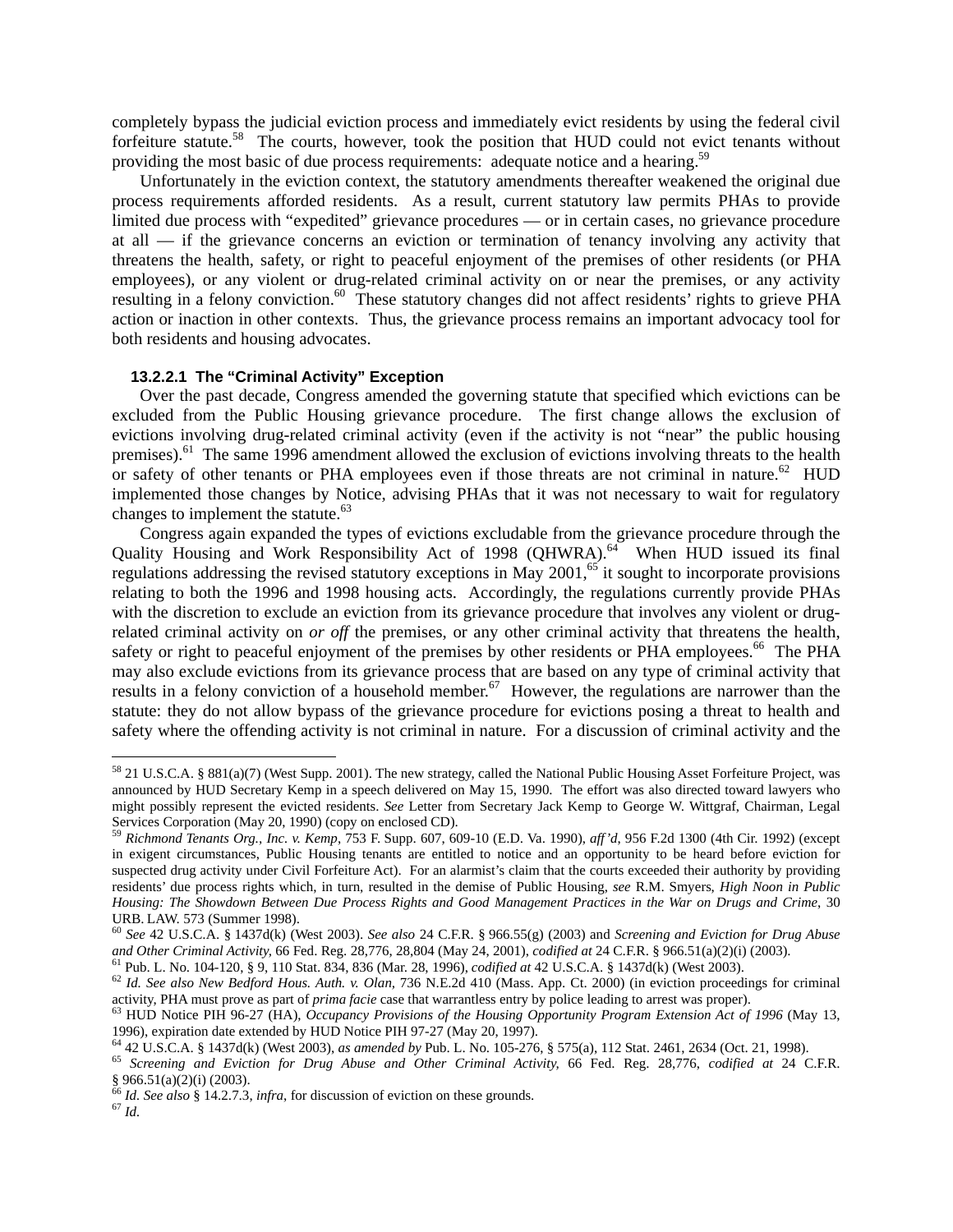availability and exceptions to the grievance procedure in the eviction context, *see* § 14.3.3.1, *infra*.

Despite HUD's attempt to clarify "criminal activity," there will undoubtedly be disputes as to whether the facts involving a particular eviction action constitute the kind of criminal activity that justifies bypassing, or expediting, the grievance process. PHAs may attempt to classify a tenant's action as "criminal activity" simply to avoid the grievance process.<sup>68</sup> HUD has taken the position in the introductory comments of its regulations that the courts will have to resolve any such disputes.<sup>69</sup>

 Importantly, there is no statute, regulation or case law that *requires* a PHA to exclude evictions involving these criminal activities from the grievance process. PHAs may provide the right to a grievance hearing for all tenants, even those charged with criminal activity.<sup>70</sup> Alternatively, the PHA could use an expedited grievance process for evictions based on alleged criminal activity.<sup>71</sup> In addition, to avoid the possibility of evictions involving allegations of less serious criminal activity being expedited or completely excluded from the grievance process, residents and advocates can request that PHAs limit the excluded evictions to those involving *felonious, serious* or *violent* criminal activity, or to evictions brought only after criminal conviction. Distinctions could also be made depending upon where the activity takes place and who is accused of being involved in the violent or drug-related criminal activity. For example, the grievance hearing could be bypassed if the adult tenant was accused of perpetrating the criminal activity, but if the act were committed by a child, guest or visitor of the resident, a grievance hearing could be provided. Moreover, PHAs should be encouraged to use the grievance hearing to adhere to HUD's directive to consider all circumstances and to determine whether all other options have been exhausted before proceeding with an eviction.<sup>72</sup> These and other alternatives could be included in the PHA's grievance procedure. The resident council, residents and advocates could raise these issues in the context of the PHA plan process. For a discussion of the PHA plan process, *see* § 12.2.6, *supra*.

 Finally, even if the PHA chooses to exclude the designated evictions from the grievance procedure, it may do so *only* if HUD has determined that the state eviction procedure used by the PHA provides the tenant a due process hearing in court.<sup>73</sup> Originally, HUD could not approve the summary eviction

<sup>68</sup> *See Housing Auth. of Covington v. Stacy*, No. 94-C-00607 (Ky. Dist. Ct., Kenton Cnty. Apr. 28, 1994) (Clearinghouse No. 49,894) (eviction action dismissed because victim of domestic violence was not "involved in criminal activity" and therefore could not be denied a grievance hearing). *But see Hous. Auth. of New Haven v. DeRoche*, 962 A.2d 904 (Conn. App. Ct. 2009) (holding that tenant who became intoxicated and started fire in unit was not entitled to grievance hearing prior to termination because she had engaged in criminal activity and PHA need not specify criminal statute allegedly violated in termination notice); *Hous. Auth. of New Haven v. Martin*, 898 A.2d 245 (Conn. App. Ct. 2006) (since federal law does not require a grievance hearing for evictions due to criminal activity, PHA can deny tenant's request for a grievance hearing even though tenant was informed in

<sup>&</sup>lt;sup>69</sup> See Public Housing Lease and Grievance Procedures, 56 Fed. Reg. 51,560, 51,573 (Oct. 11, 1991). With respect to this issue, it is useful to review cases decided under the prior regulations regarding what conduct constitutes an imminent threat to health and safety permitting the bypass of the grievance procedure under the prior regulations. One state appellate court held that the PHA's allegation of "repeated incidents of intoxication and irresponsible use of kitchen facilities" could not justify bypassing the grievance procedure under the health and safety exception. *Housing Auth. of DeKalb Cnty. v. Pyrtle*, 167 Ga. App. 181 (Ga. App. 1983). Likewise, a tenant's repeated attempts to seek police protection from her estranged husband was found to be insufficient justification. *Lee v. Housing Auth. of Morgantown*, No. C89-0113 BG (M) (W.D. Ky. Aug. 28, 1989), 23 CLEARINGHOUSE REV. 901 (No. 44,993, Nov. 1989). *Cf. Hartford Hous. Auth. v. McKenzie*, 36 Conn. Supp. 515 (1979), 14 CLEARINGHOUSE REV. 588 (No. 25,516, Oct. 1980) (health and safety exception implied by law into tenant's lease, and affirming finding of health hazard).

<sup>70</sup> *See, e.g.,* Housing Authority of Kansas City, Missouri (HAKC), Residential Lease Agreement, ¶¶ 13(d) and 14 (Feb. 21, 1996) and Admissions and Continued Occupancy Policy, Eviction Procedures, at pp. 16-2 to 16-5 (Nov. 1999) (providing tenants with grievance procedures without exception) (copies on enclosed CD).

<sup>24</sup> C.F.R. § 966.55(g) (2003). Note that HUD failed to amend this section governing "expedited grievance procedures" to include the expanded grounds for bypassing the grievance procedure.

<sup>72</sup> *See* Letter from Mel Martinez to all Public Housing Directors (Apr. 16, 2002) (urges PHAs to be guided by compassion and common sense and to apply one-strike rule responsibly, not rigidly), available at http://www.nhlp.org/html/pubhsg; Letter from Michael M. Liu, Assistant Secretary of HUD, to Public Housing Directors (June 6, 2002) (reminds PHAs in applying one-strike rule that they are not required to evict for every lease violation and may evict just the wrongdoer), available at http://www.nhlp.org/html/pubhsg.

<sup>73</sup> Notice of HUD Due Process Determinations, 61 Fed Reg. 13,276 (March 26, 1996); *HUD Due Process Determinations*  (Clearinghouse No. 44,785).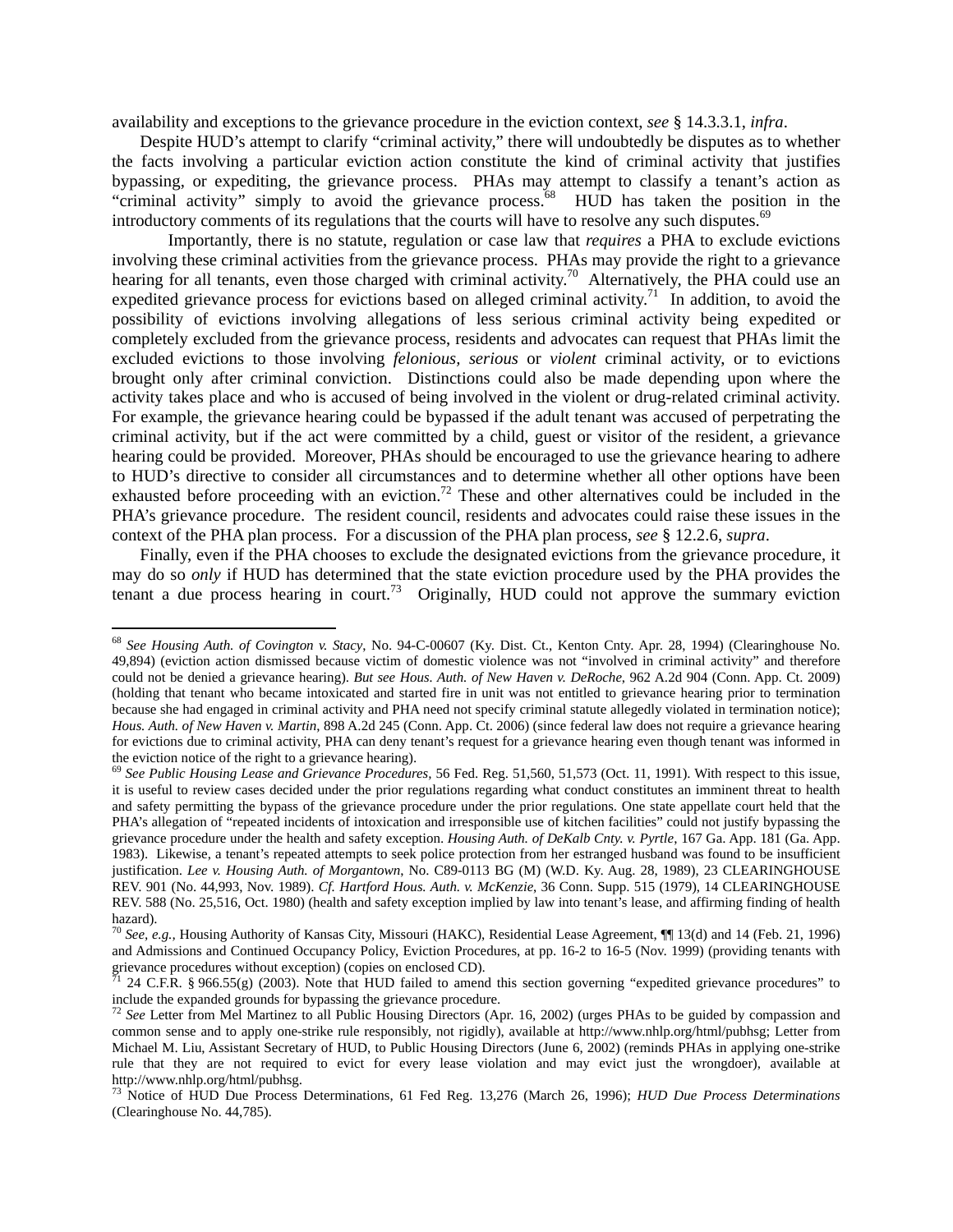process, or the eviction courts ordinarily used by landlords, in several states because the state summary proceedings did not guarantee a right for tenants to discover their files , as required by the former regulatory definition of "due process."<sup>74</sup> In several states, the HUD waiver was either withdrawn or invalidated by court action because of the lack of discovery in the states' eviction processes.<sup>75</sup> In addition, tenants successfully challenged the HUD waiver process itself as a violation of the Administrative Procedure Act.<sup>76</sup>

 In 1990, Congress amended the public housing statute and, while requiring PHAs to provide discovery, also specified that HUD could not use the absence of guaranteed discovery as a ground for withholding approval of a particular state court eviction procedure.<sup>77</sup> As a result, HUD issued due process determinations and has approved state court procedures in most states.<sup>78</sup> Although there have been continuing questions as to whether HUD's determinations approving various state court eviction procedures are valid since HUD does not recognize certain protections arguably required by due process (such as a written decision explaining the basis of the determination and a right to counsel), there have not been any recent challenges to HUD's due process determinations.

HUD must publish a notice in the *Federal Register* listing the judicial eviction procedures for which

<sup>74</sup> Former 24 C.F.R. § 866.53(c), 40 Fed. Reg. 33,406 (Aug. 7, 1975). *See also* Subcommittee on Housing and Community Development of the Committee on Banking, Finance and Urban Affairs, 98th Cong., 2d Sess., *Compilation of the Domestic Housing and International Recovery and Financial Stability Act of 1983*, 229, 321 (Comm. Print Sept. 1984) (statement by Chairman St. Germain indicating that determination of what constitutes due process should be made locally on jurisdiction-byjurisdiction basis, due to enormous variations between urban and rural courts within same state). *See also* the following cases invalidating a PHA's attempts to bypass the grievance process on the grounds that discovery was not guaranteed for the tenant. These cases did not involve a HUD waiver, but relied upon regulations that permitted the PHA to bypass the grievance procedure if the state court proceeding contained certain elements of due process: *King v. Housing Auth. of Huntsville,* 670 F.2d 952 (11th Cir. 1982); *Austin v. Housing Auth. of St. Petersburg*, No. 85-814 Civ T-10 (M.D. Fla. May 17, 1985), 19 CLEARINGHOUSE REV. 527 (No. 39,432, Aug./Sept. 1985); *Lacy v. Housing Auth. of Baltimore*, No. 84-2431 (D. Md. Aug. 13, 1984), 19 CLEARINGHOUSE REV. 188 (No. 38,559, June 1985); *Oklahoma City Hous. Auth. v. Harris*, No. FC 82-17938 (Okla. Dist. Ct., Okla. Cnty., Dec. 22, 1982), 17 CLEARINGHOUSE REV. 136 (No. 33,824, June 1983). 75 *Simmons v. Kemp*, 751 F. Supp. 815 (D. Minn. 1990) (opinion invalidates HUD waiver for Minnesota because state law does

not guarantee discovery); *Housing Auth. of Jersey City v. Jackson*, 749 F. Supp. 622 (D.N.J. 1990) (opinion invalidating HUD waiver for New Jersey because state law does not guarantee discovery); *Lopez v. Nogales Hous. Auth.*, No. Civ. 89-182-TUC-WDB (D. Ariz. Mar. 2, 1990) (Clearinghouse No. 46,166) (successful challenge to HUD's due process determination for Arizona; waiver withdrawn by July 17, 1990, letter from Secretary Kemp to Governor Mofford, on the grounds that Arizona courts do not have sufficient pre-trial discovery of documents). General attacks on the HUD waiver process failed, *see, e.g., Ruffin v. Kemp*, 90-C-2065, 1992 U.S. Dist. LEXIS 10320 (1992) (summary judgment granted and challenge to 1989 Illinois determination dismissed as moot); *National Tenants Org. v. Pierce,* No. 88-3134 (D.D.C. memorandum and order filed Jan. 25, 1989), *preliminary injunction denied sub nom. National Tenants Org., Inc. v. Kemp*, No. 89-5175/TJP (D.D.C. June 20, 1989) (order denying injunction against HUD waivers of grievance procedures in eviction actions), *injunction pending appeal denied* No. 89- 5175 (D.C. Cir. July 7, 1989), 23 CLEARINGHOUSE REV. 610 (No. 43,958, Aug./Sept. 1989). *But see Sims v. Kemp*, 781 F. Supp. 1264 (N.D. Ill. 1991) (limited denial of participation process (LDP) used in lieu of grievance procedure, but LDP does not afford tenant the requisite element of due process mandated in grievance process).

<sup>&</sup>lt;sup>76</sup> Yesler Terrace Comm. Council v. Cisneros, 37 F.3d 442 (9th Cir. 1994) (HUD's decision that state eviction procedures satisfied elements of due process was promulgation of substantive rule, and promulgated rule was invalid where HUD did not provide notice and opportunity to comment, in violation of HUD's own regulations), *reversing Yesler Terrace Comm. Council v. Kemp*, No. C92-535 (W.D. Wash. June 2, 1992), 26 CLEARINGHOUSE REV. 940 (No. 48,081, Dec. 1992) (notice and comment rulemaking not required for HUD due process determinations). Subsequently, HUD amended its rule-making regulations to clarify that notice and comment rule-making is not required when HUD makes due process determinations and that HUD further did not interpret the 1990 statute on excluding evictions from the grievance procedure as requiring such rule-making. 24 C.F.R. §§ 10.3(c) and 966.51(a)(2) (2003); 61 Fed. Reg. 13,273 (Mar. 26, 1996).

<sup>77 42</sup> U.S.C.A. § 1437d(k) (West 2003) (note that statute now requires PHA to give tenant documents related to eviction prior to hearing or trial). Note that because of the statutory change, the earlier cases cited in the prior footnote have far less significance. *See also* **Error! Main Document Only.***Burton v. Tampa Hous. Auth.*, 171 F. Supp. 2d 1314 (M.D. Fla. 2000), *aff'd*, 271 F.3d 1274 (11th Cir. 2001), *cert. Denied,* 535 U.S. 1053 (2002) (resident's due process claims failed because Florida eviction procedure provides basic elements of due process).<br><sup>78</sup> For 48 states and the District of Columbia, HUD has published notices in the *Federal Register* listing the judicial eviction

procedures for which it has issued a due process determinations. *See* 61 Fed. Reg. 13,276 (Mar. 26, 1996); 61 Fed. Reg. 47,953 (Sept. 11, 1996) and 62 Fed. Reg. 45,434 (Aug. 27, 1997). HUD has not published in the *Federal Register* an announcement of a waiver for Nevada, Hawaii or Puerto Rico.